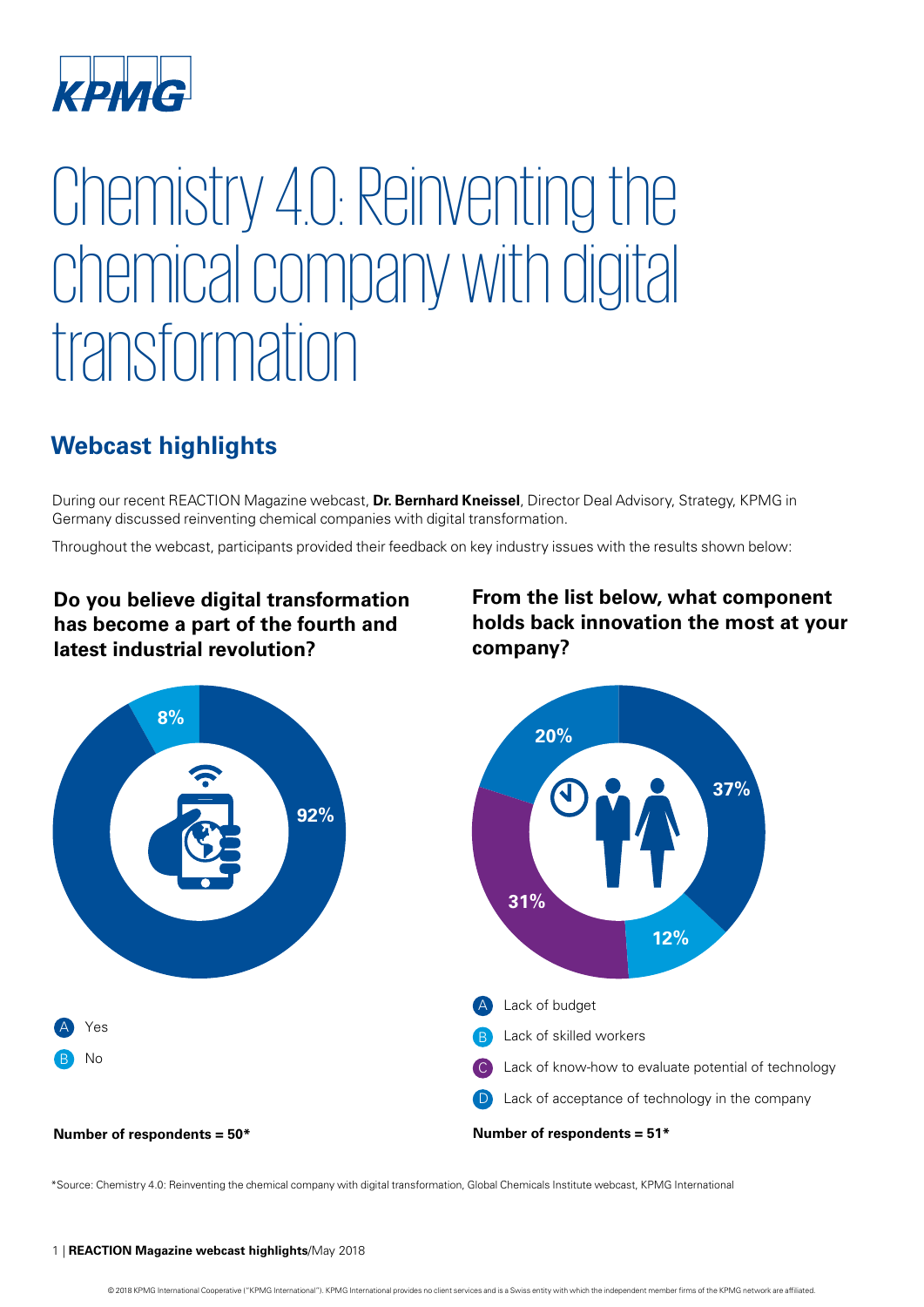**How does digitization support your company in providing customer driven innovation?**



**The biggest use I have for digital technology in my company is:**



\*Source: Chemistry 4.0: Reinventing the chemical company with digital transformation, Global Chemicals Institute webcast, KPMG International

#### 2 | **REACTION Magazine webcast highlights**/May 2018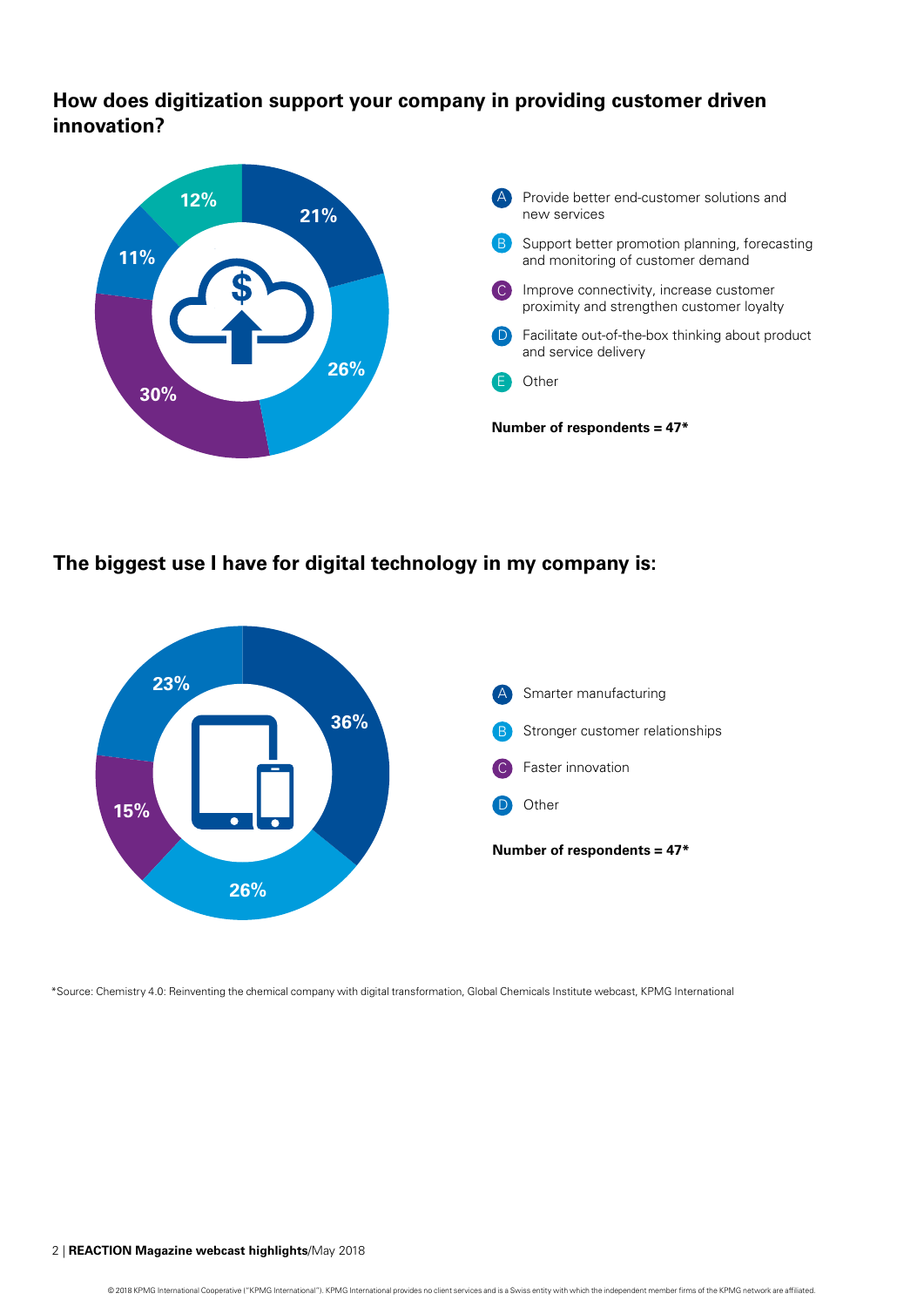### **During the transformation process, what step is the most important for your company to complete?**



\*\*Note: Percentages might not add up to 100% due to rounding.

\*Source: Chemistry 4.0: Reinventing the chemical company with digital transformation, Global Chemicals Institute webcast, KPMG International